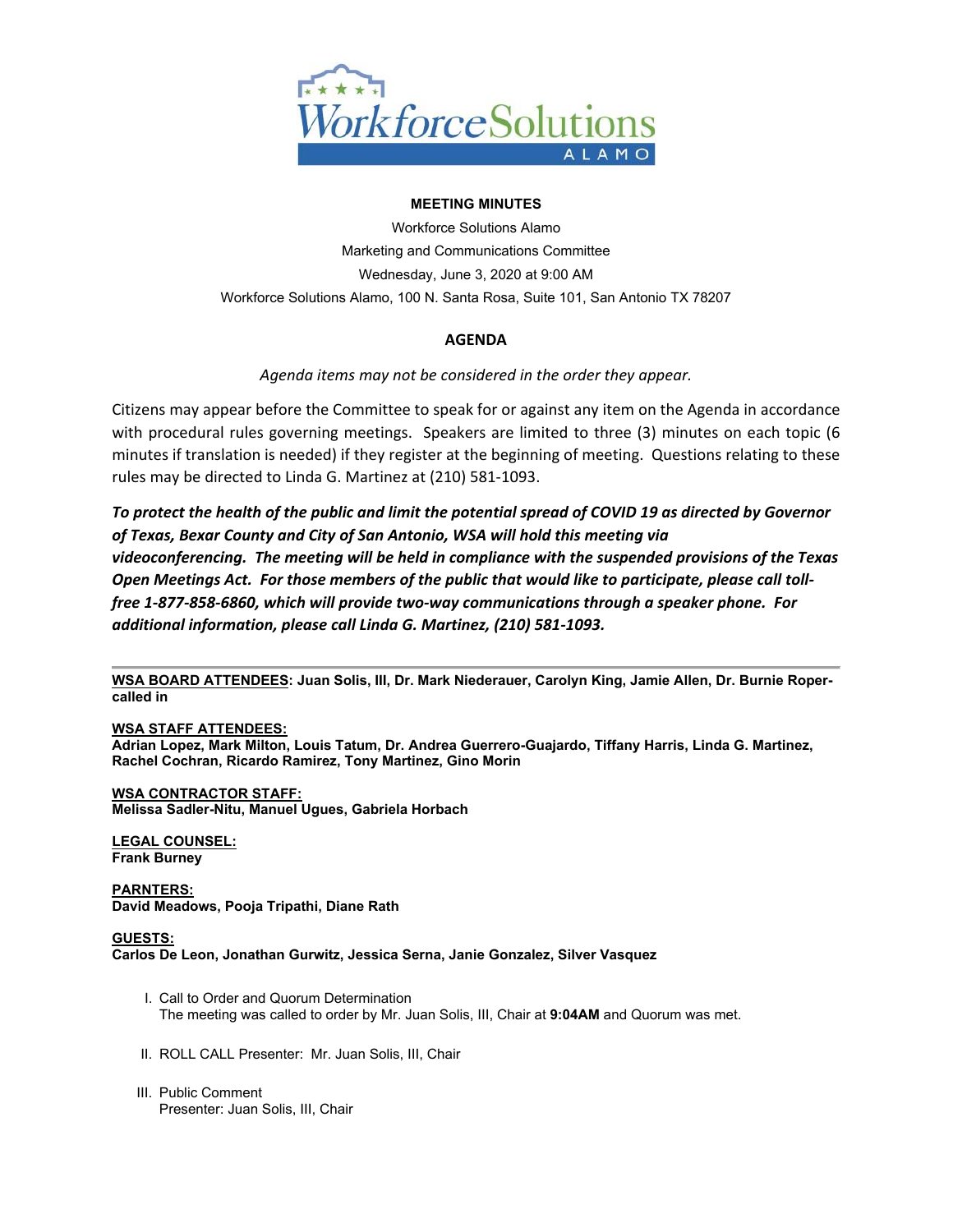### **There were no Public Comments**

- IV. Declarations of Conflict of Interest Presenter: Chair Solis, III, Chair **There were no conflict of interests declared.**
- V. DISCUSSION AND POSSIBLE ACTION REGARDING PREVIOUS MEETING MINUTES MARCH 13, 2020 Presenter: Mr. Juan Solis, III, Chair

MOVED BY **Jamie Allen** SECOND BY **Carolyn King** 

VI. Briefing: Website Update (recording time: 04:46)

Presenter: Janie Gonzalez, CEO, WebHead

- WSA New Site. Move from brochure site to modern design capturing user data using business intelligence.

- Goal is to make it easy for clients to visualize what career path they would like to navigate into
- Display top career industries.
- Navigation-friendly/user ability
- Landing page is focused on content, structure, flow, and function
- Secondary landing page provides additional information for job seeker, employer, or training; will provide better customer engagement
- Goal is to focus on interactive features to provide instant information connecting internal WSA staff and center staff
- Statics show what WSA is above average on key performance indicators, above industry standards
- Ms. Gonzalez also provided WSA New Site breakdown:
	- Complete Public Facing Site
	- Refine Site Map for Expedite Launch
	- Complete Features and Functionality Highlighted
	- Procure Premium Widget (chat bot, job view, search, Data/Viz., etc.)
	- Copy editing, copy writing and placement
	- Agree of Phase 2 deliverables
- WSA New Site- Constraints
	- Segment attention to all WSA key personnel and stakeholders
	- WSA key personnel are busy to elicit detailed requirements for functions
	- Identify additional product requirements features
	- Duplication of efforts, decisions to procure other solutions that may affect current development efforts
	- Agile sprint development to meet fast track Phase 1 timeline
- WSA New Site- Boundaries
- Phase 1 will meet high level requirements for programs services, youth, data/Viz, virtual WSA center section and private portal need more planning
- WedHead will deliver their solution in phases to maximize WSA investment
- Partner- Diane Rath asked question: Concerned there is no link for Youth or Child Care, one of our largest funding sources. Is there a plan to include a link at some point?
- Ms. Gonzalez reply: Every service program will have a landing page with at least a Contact Us link. WSA existing site, WebHead will clean it up/massage it
- Jamie Allen asked question regarding ADA compliance
- Ms. Gonzalez replied: first site will have level one granted as we remediate it as part of the website maintenance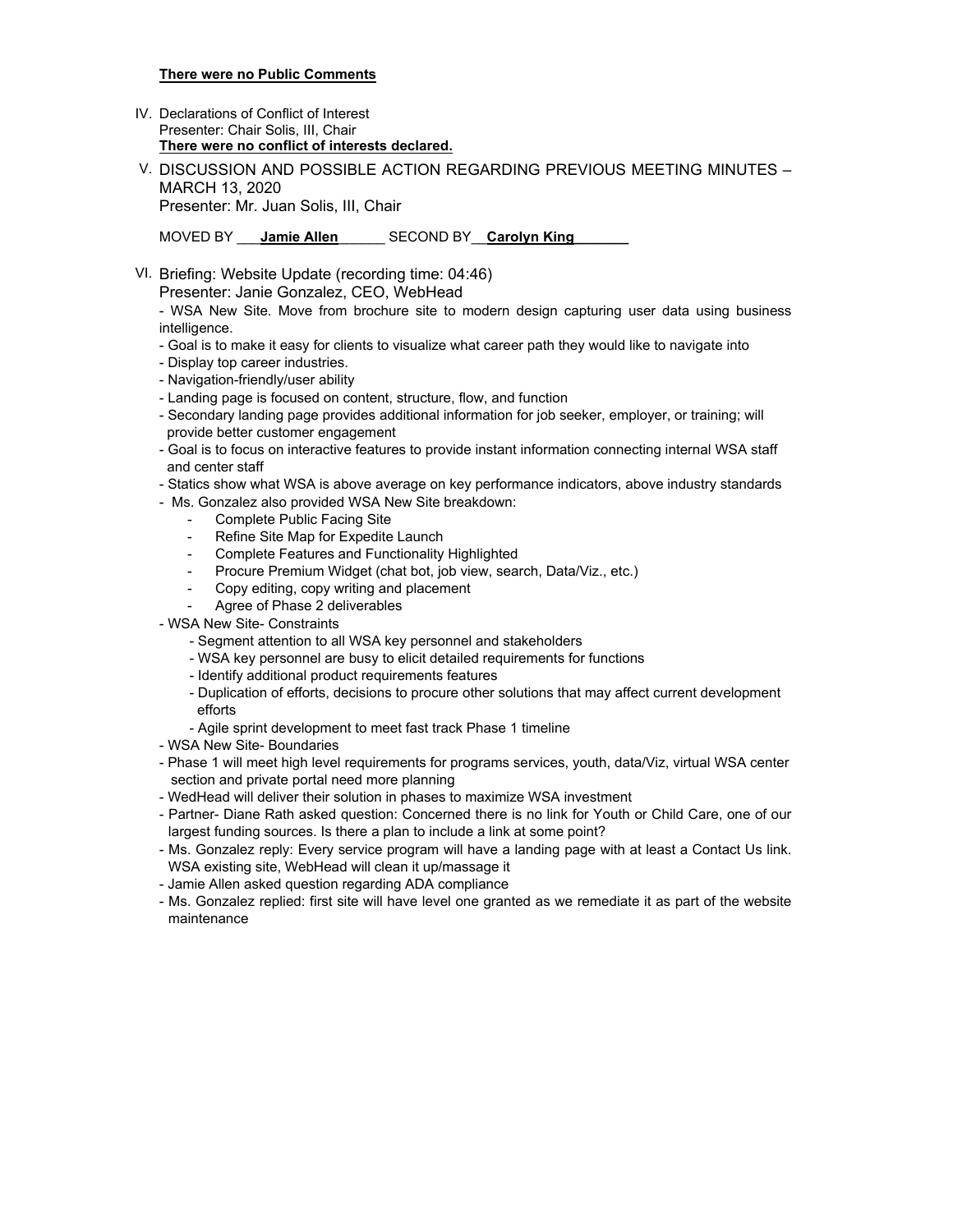VII. Briefing: Communications & Marketing (recording time: 28:42)

Presenters: Johnathan Gurwitz, Vice President, KGBTexas Communications, Silvestre Vasquez, Quatro Strategic Solutions, Neil Schneuker, Executive Assistant to Katie Harvey & Special Projects Manager, KGBTexas Communications

-2020 Highlights; CEO Positions, Stakeholder Engagement, Rural Outreach, Program Engagement, COVID-19 Responses

- KGBTexas promoted WSA programs and services both in Bexar County and outlying counties. We had a proactive strategy with the media to control the narrative of the new WSA

- Due to COVID-19, KGB had to pivot and shift to the crisis response, dealing with closing of the facilities, moving to online services, and ensuring that people knew how to see the assistance they needed from WSA. And now we are at a point that we are moving into recovery, shifting focusing on WSA as the lead agency for jobs and for careers.

-YTD Earned Media Update: Ad Value \$141K, Editor Value \$425K, Impressions 37 million people -Facebook Live Event with the City & County and had an interview with Texas Public Radio -April stories: highlighted critical services that WSA was providing during the COVID crisis, specifically in relation to childcare assistance that was featured in the Business Journal; KSAT12 news story and New Braunfels Harold news article features

- May stories, features: KABB29, WOAI radio and Texas Radio interviewed Adrian

- WOAI radio also interviewed Adrian regarding PPE giveaway
- First town hall in Spanish in May on Univision via Facebook Live
- 2020 strategic plan:

- Short term objectives (June – Aug): Increase awareness and participation in WSA programs. Create awareness of WSA programs and services by providing meaningful employment opportunities across Bexar County and the 13-county region. Expand partnerships with public & private agencies in the region to gain buy-in, fill service gaps and foster collaboration Short Term Strategies:

- Position WSA as the lead agency for job seekers and career development
- Become active in networking organizations that cater to key industries
- Drive engagement and participation among clients using targeted paid media and social
- Long term objectives (Sept-Dec): Create awareness of WSA efforts to identify and respond to the structural changes in the economy.
- Understanding the perspectives of and engage all stakeholders) e.g. employers, elected officials, business organizations, research institutions and community) regarding the structural changes in the economy
- Expand reach and services to core-constituency in affected industries.
- 30-day tactics:
	- Hold strategic planning session with key leadership wk of 6/22
	- Conduct quantitative research to gauge an understanding of current brand perceptions, key barriers/drivers and identify messaging opportunities under current economic climate
	- Develop and build a unified messaging platform for all communications:
		- Establish brand guidelines
		- Brand narratives & unique value propositions
		- Elevator speech
		- Fact sheets
		- Support materials
	- Develop campaign for "Job Jumpstart". This is how WSA will employ the resources that eh City and County will be providing to WSA. This will build the idea of the competency of the agency developing jobs and careers.
	- Include relevant and timely content on social media channels
- 60-day tactics:

- Coordinate townhall opportunities with elected officials, targeted business advocacy organizations, local chambers, community resources organizations, educational/research organizations in Bexar and rural communities.

- Continue with proactive PR efforts including desk side chats with local reporters, television and news radio to articulate the foundational role of WSA within the community, op-ed articles on key topics; support of grant awards

- Communicate the WSA brand story and success; develop a series of videos that capture the benefits of partnering with WSA.
- Continue to host virtual job fairs and provide online resources to job seekers
- 90-day tactics: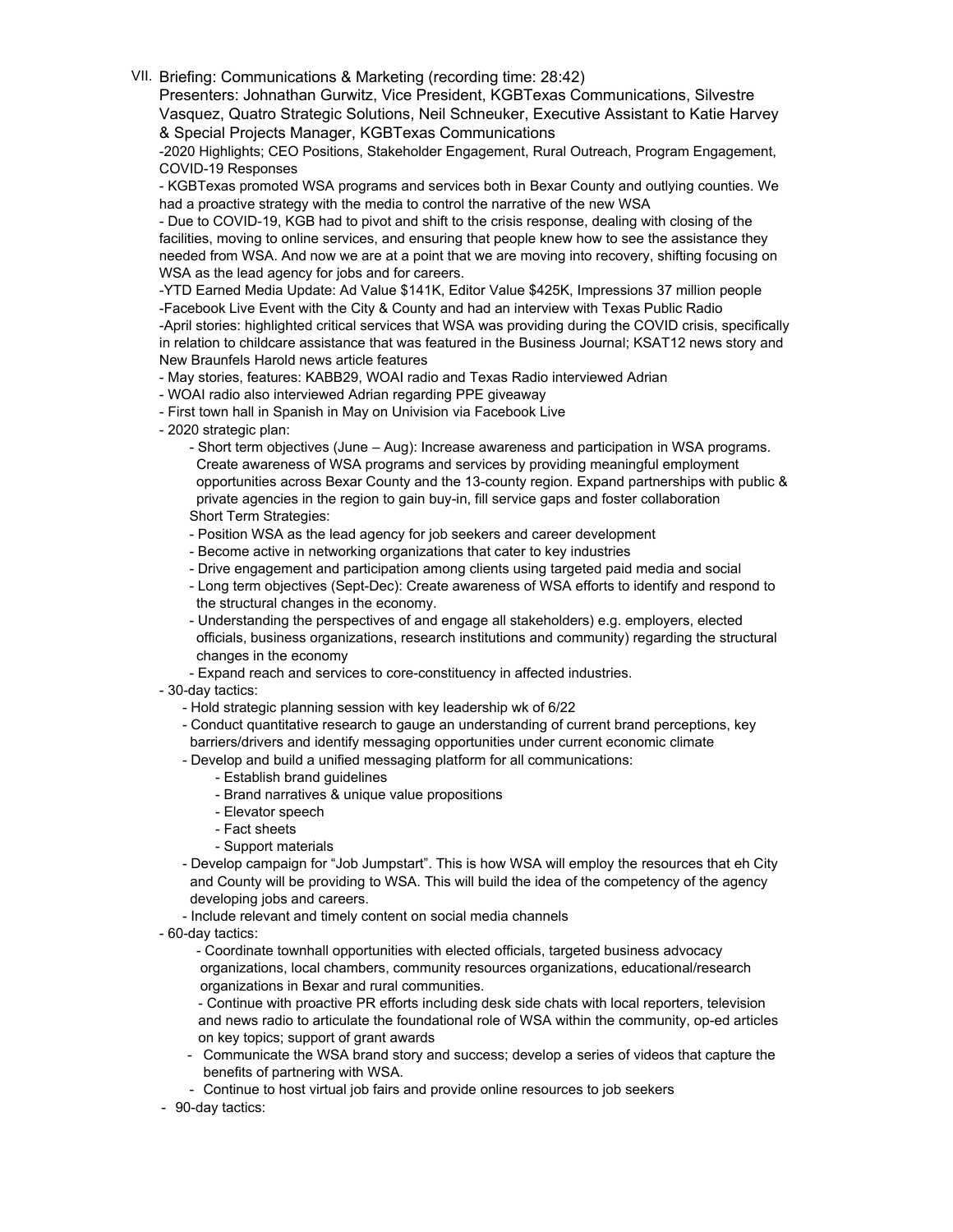- Launch "Job Jumpstart" a comprehensive advertising campaign to promote WSA as the leader in jobs and career search across TV, radio, digital/search, and print outlets
- Identify local influencers, elected officials, and businesses with large social media followings to push messaging and content to key target audiences
- Use video testimonials of job seekers who have gone on to great careers in San Antonio and employers who have found employees they need by using WSA in paid ads or in sponsored content
- Host Chamber of Commerce sessions and participate on panels about workforce and career development.
- Longer term:
	- Position WSA leadership as experts in San Antonio and Bexar County and regional workforce solutions
	- Collaborate with business organizations to identify growth opportunities within the workforce 120+ day tactics:
	- Host "State of the Workforce" panel discussion and invite industry executive from various sectors including K-12, higher ed, labor unions, and other non-profits
	- Develop white papers for distribution that highlight thought leadership from key executives
	- Continue proactive media relations to keep WSA narrative top of mind with reporters
	- Coordinate with advisory council to advise on changes within the industry
- Key Performance Indicators (Measuring success):
	- Website traffic (Bexar)
	- Social media reach and engagement (Bexar)
	- Number of client inquiries (Bexar)
	- Improved SEO ranking (Bexar)
	- Media value (Bexar)
	- Local outreach and feedback (Rural)
- Next steps
	- Gain alignment on approach recommendations
	- Schedule strategy session for week of June 22nd
	- Field research week of June 22nd
	- Chair Solis comment: I envision this progressing as KGB being the umbrella organization including WebHead, WSA staff, contractors and when they have a marketing need, should be funneled up thru our WSA staff then to KGB to be able to address whatever may be needed. The marketing arm should be able to take care of that, that is the role of KGB.
	- Jamie Allen asked: What tools does KGB use to capture and measure media value?
	- Carlos DeLeon replied: KGB uses multiple monitoring tools, Talk Walker, a suite of LexisNexis that helps monitor social media. KGB is using a multi prong approach to capture everything that pops up on broadcast, print, radio, and/or social media
- VIII. Briefing: Social Media & Website Reports (recording time 59:17)
	- Presenter: Rachel Cochran, Digital Media Specialist
	- Website Analytics via WIX. 50,000 visits. Trend less engagements on the weekends. Most people coming to the website have gone directly to the website.
	- 15,000 from search engines & referrals
	- May 3: Worked with WebHead to establish Google Analytics
	- Top 5 Pages: Home Page/Childcare Services/Childcare/ Job Seekers/Jobs Now
	- Social media platforms utilized are Twitter, LinkedIn, Instagram, and Facebook
	- Most reach has been organic (not paid)
	- Social media follower metrics- largest on FB
		- Facebook followers: 4,606
		- Instagram followers: 437
		- LinkedIn followers: 430 as company page, 7,051 as Person page
		- Twitter followers: 1,368
	- Large reach in April and May
	- No paid advertising on LinkedIn
	- Shared community resources on Twitter
	- Ms. Gonzalez stated: Opportunity- Campaign for at home working moms needing childcare
- IX. Chair Report

Presenter: Mr. Juan Solis, III, Chair No report